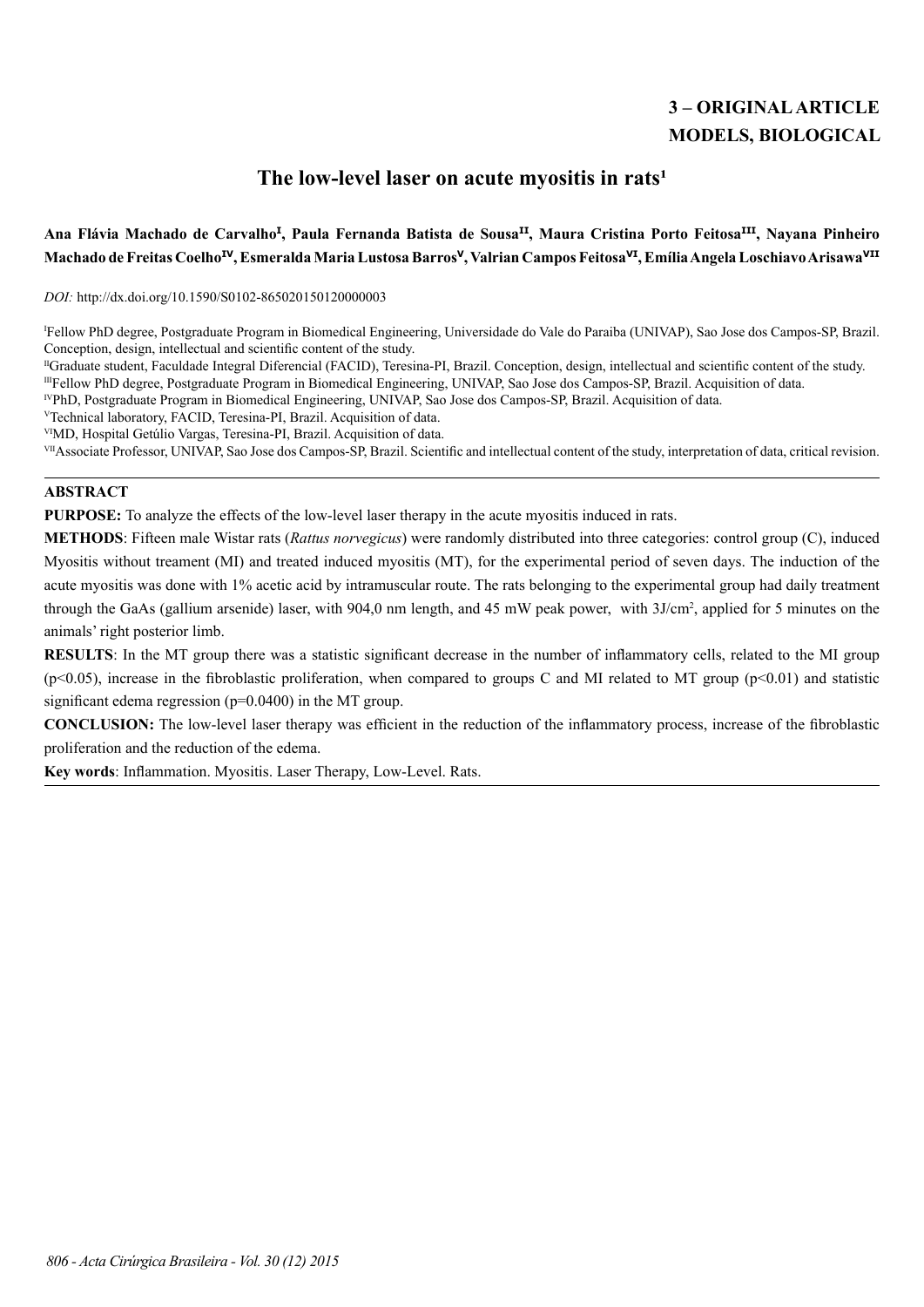### **Introduction**

The skeletal muscle is a tissue subject to injuries regarding the daily and sportive activities requested from them. The inflammation is an important process for the regeneration of the injured tissue, but the continuity of it is always considered undesirable. The structural and functional morbidity happens in the forms of atrophy, contractures, pain and the increase in the likelihood of recurrence<sup>1</sup>.

The inflammation in muscles fibers can occur due to the high impact activities together with high intensity functional load, which may cause injuries in the tissue structure. For this reason ruptures may happen in the cytoskeleton structures, leading to morphological and biochemical changes in the muscle fibers, as a result of the fibers injuries and the present inflammatory process<sup>2</sup>.

The low-level laser therapy presents bio-stimulatory effects and has been used to repair distinctive tissues, among them the muscular tissue. It has been seen that its use leads to the increase in the number of mitosis and in the development of the epithelial cells, providing the increase of the circulation and the synthesis of collagen by the fibroblast in the injured site<sup>3-7</sup>.

The laser therapy acts in the regeneration process of the skeletal muscle after the injury. It helps the increase of the mitochondrial respiration and the ATP synthesis, decreases the inflammatory response and stimulates the new formation of blood vessels. This resource also induces the regulatory protein synthesis in the skeletal muscle's satellite cells, because of the activation of the cell cycle since the injured skeletal cells are not replaced by new ones. In skeletal muscle system additional satellite nuclei are obtained, which multiply, and therefore merge into the injured fibers<sup>8</sup>.

The goal of the present study was to analyze the effects of the low-level laser therapy in the induced acute myositis in rats.

#### **Methods**

The study was approved by the Ethic Committee of the Faculdade Diferencial Integrada (FACID), Teresina-PI, Brazil ( $N^{\circ}$  055/14) and it was done according to the Law  $N^{\circ}$  11.794 Arouca/2008.

Fifteen male Wistar rats (*Rattus norvegicus*), with the age between 30 to 40 days and weighing 200-250 grams, were used. The animals were kept in individual cages in the vivarium of the institution and fed with ration (LabinaTM) and water *ad libitum* under a cycle of light/darkness.

The animals were randomly distributed into three equal

groups, containing five rats in each group, using the experimental period of seven days, distributed as follow: Group I: control group (C), group II: Induced Myositis without treatment (MI) and group III: Induced Myositis treated with GaAs Laser, with 904.0 nm length (MT) (n=5 per group).

 Initially the animals were weighed and then according to their weight were anesthesied with 10% ketamine hydrochloride, given 0.1 mL for each 100 grams of bodyweight, associated with the same dosage of  $2\%$  xylaxine through intramuscularly route<sup>12</sup> in the left posterior paw of the animal.

The rats belonging to the experimental group were treated with the low-level laser therapy after the induction of the myositis. The laser used was the GaAs laser, Physiolux Dual Laser (Bioset), with the wave length of 904.0 nm and 45 mW peak power, that sends out the wave in a pulsate way, which is characterized by the application of the laser over the surface, for a determined time the irradiation with the laser was done in the 3J/cm2 dosage applied in the posterior right limb during five minutes (Chart 1). The gastrocnemius muscle was submitted to the laser application with contact between the activated point in 90 degrees and the muscular layer in six different and equidistant locations, involving also the peripheral area, which allowed the whole muscle to receive the treatment equally.

| <b>CHART 1 – Laser application parameters.</b> |  |  |  |
|------------------------------------------------|--|--|--|
|------------------------------------------------|--|--|--|

| Laser As Ga (Physiolux Dual) Bioset |                    |  |  |
|-------------------------------------|--------------------|--|--|
| Wave length                         | 904,0 nm           |  |  |
| Potency                             | 45 <i>m</i> W      |  |  |
| Application method                  | Ponctual           |  |  |
| Dosage                              | 3J/cm <sup>2</sup> |  |  |
| Application time                    | 5 minutes          |  |  |

The length measurement of the right posterior limb was done through the use of a digital caliper from the King Tools® brand, having as limit the tibio-femoral and tibio-calcaneus joints. Half of this measurement was marked with an anatomic marker, serving as a standard for the antero-posterior diameter (APD) and the latero-lateral diameter (LLD) measurement in the rats' posterior right limbs. The measurement of the APD and the LLD was done during the experimental period, with the use of digital caliper. These diameters were used for the evaluation of the developing and evolution of the edema in the animals´ right posterior limb in the following days after the injection of the acetic acid<sup>14</sup>.

The animals were sacrificed with an overdose of Sodium Thiopental anesthetic (50mg/kg). After the euthanasia a biopsy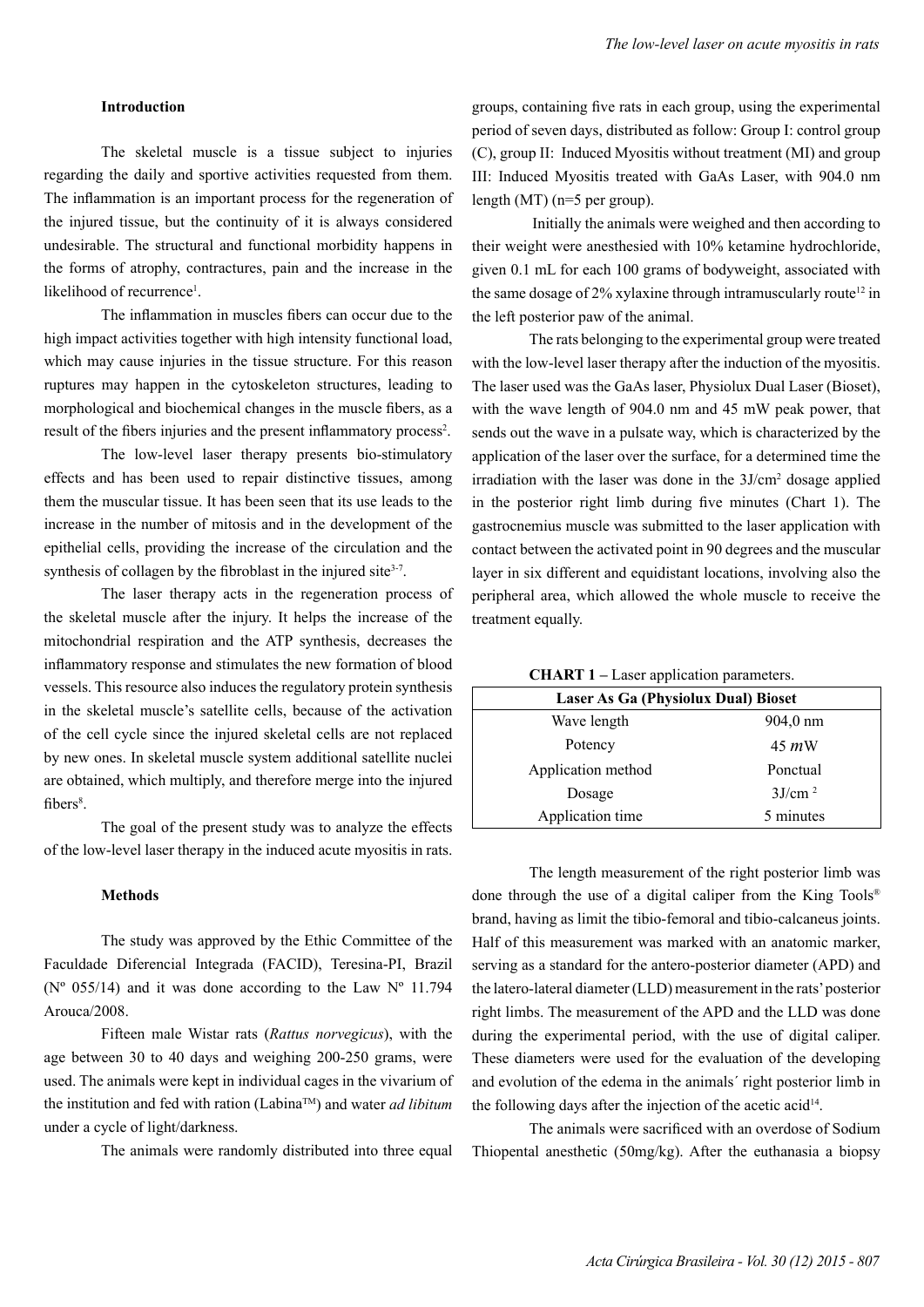of the gastrocnemius muscle was done, afterwards the surgery tools of interest were singly coded, fixed in 10% formaldehyde, and subjected to histological processing routine, with histological cuts in the digital axis of 5 µm of thickness and then dyed with haematoxylin – eosin.

The histological analysis was done with the Labomed iVu3100 microscope attached to a photograph camera NA030. The images were acquired with the  $PixelPro^{TM}$  programme under the magnification of x40. The ImageJ® programme in function of the cell counter was used to determine the number of inflammatory cells and fibroblasts in the experimental groups (Figure 1).



**FIGURE 1** – Illustrative pictures of the histological analysis colored with Haematoxylin-eosin in the groups C, MI and MT. Red arrows (inflammatory cells) and the blue arrows (fibroblasts**).**

The data was organized in the Microsoft Office Excel 2010 spreadsheets. Afterwards, the groups were subjected to statistics comparisons analyses, One-way ANOVA following Tukey Test, with a confidence interval in 95% and significance in p<0.05. For this purpose the data was transferred to the statistic program Graph Pad Prim 5.0.

## **Results**

According to Figure 2, where the number of inflammatory cells found in each experimental group was analysed, it was observed that there was a significant statistic difference among the Control group (C) and the Induced Myositis (MI) with  $(p<0.05)$ , which proves the presence of the myosites, induced with acetic acid. In the MT group there was a significant difference, regarding

the number of inflammatory cells, related to the MI group with  $(p<0.05)$ . This leads to the thought that the GaAs Laser was efficient in reducing the muscle inflammatory process, by the reduction of inflammatory cells quantity.



**FIGURE 2** – Number of inflammatory cells  $(20.000 \mu m^2)$  found in the experimental groups studied in the 7 day treatment with the GaAs Laser.

In the evaluation of the fibroblasts number, represented in Figure 3, it was observed that when comparing groups C and MI to group MT the results were statistically significant with  $(p<0.01)$ . This demonstrates that there was an increase in the number of fibroblasts in the experimental groups studied, giving evidence that there was an increase in the proliferation of fibroblasts favoring the repairing process in the tissue.



**FIGURE 3** – Number of fibroblasts  $(20.000 \mu m^2)$  found in the experimental groups studied in the 7 day treatment with the GaAs Laser.

The results of this study show that in the MT group it was observed that after the 2<sup>nd</sup> day of GaAS laser treatment there was a regression in the LLD, statistically significant (p=0.0095), reaching the same value as the group C in the  $4<sup>th</sup>$  day of laser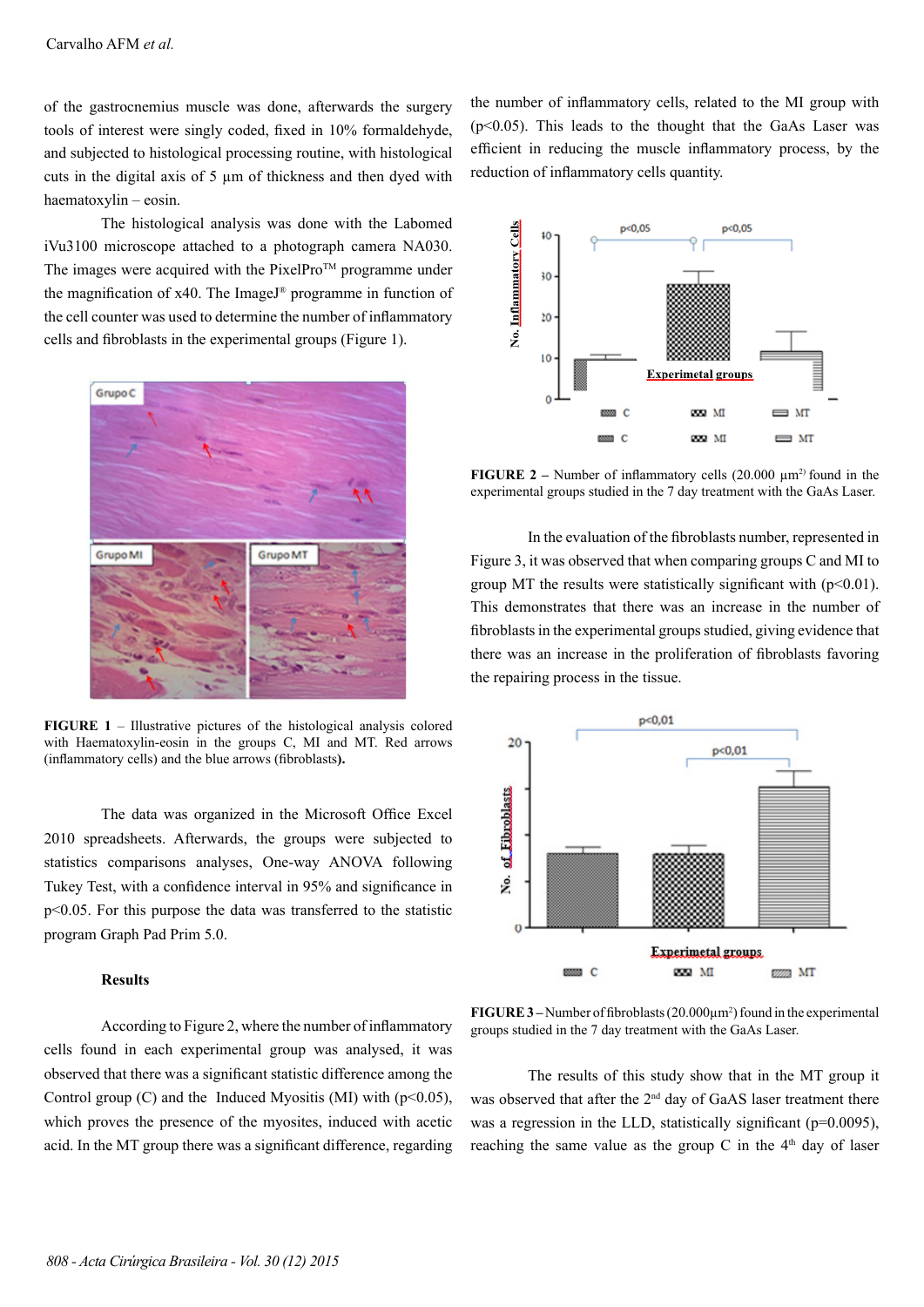treatment. In the MI group there was a decrease in LLD, (Figure 4). The data suggests that the laser decreased the edema present in the groups.



**FIGURE 4 -** Evaluation of the latero-lateral diameter of the groups in the experiment treatment of the acute myositis induced in rats. P for the One-way ANOVA test with a 95% interval of trust and the significance in p<0.05.

In Figure 5 it can be noted that in the experimental period there was a significant modification statistically  $(p=0.0072)$  in the APD in the MI and MT groups, showing that there was a decrease in this diameter in the groups studied.



**FIGURE 5 -** Evaluation in the antero-posterior diameter of the groups in the experiment treatment of the acute myositis induced in rats. P for the One-way ANOVA test with a 95% interval of trust and the significance in \*p<0.05.

#### **Discussion**

Studies suggest that the effects of the low-level laser therapy promote the reduction of the inflammatory process in some distinctive body tissues. However, even though numerous

studies confirm the laser biomodular capacity, the parameters and the ideal protocols for its application haven´t been established yet3,11-14. That reinforces the necessity of new studies with the objective to accomplish a better suitability of the parameters and protocols for each application.

In the present study the use of GaAs laser was chosen, with a wave width of 904nm because of the equipment's capacity to provide deeper insertion in the tissue, by being gently absorbed by the hemoglobin and water. It is also well indicated for muscles, bones and tendons treatment, because of its photosensitivity properties over collagen and bone cells<sup>14</sup>.

According to the analysis of the results of the present study it was seen an improvement in the inflammatory process of the groups investigated. Similar results were found in another research, where the goal was to analyze the muscular regeneration in elderly rats after concussion under a laser irradiation of 830nm, with a 4J/cm<sup>2</sup>dosage. It was seen that after 21 days of treatment, there was a significant reduction in inflammation area, highlighting that with the parameters used, the laser showed efficiency in the muscular regeneration in elderly rats through its anti-inflammatory effect<sup>15</sup>.

Based on the results obtained in the present research, a satisfactory effect that the low level laser exercises on the musculoskeletical tissue inflammatory process was observed, which can be proved through the reduction in the number of inflammatory cells after the treatment. The edema, present in the myositis process, negatively interferes in the injured muscle, making it possible for it to lead to a function deficiency for which it is responsible, possibly being therefore, an important inflammatory signal to be treated during the therapy. The laser demonstrated benefits in the reduction of the edema due to the inflammatory process in the distinct tissues.

Significant results of the laser under the improvement of the inflammatory process in the muscular tissue were also found in another study, which had the goal to show the effectiveness of the laser application of 960 nm, 2J/cm<sup>2</sup> in the injury recovery process provoked by impact in the gastrocnemius muscles of rats. The irradiation was done for three days, with two daily applications, in the injured area. The groups' histological analyses showed the presence of blood vessels and hematomas in the repairing process of the group subjected to the laser irradiation. It leads to the belief that the laser therapy positively affects the regeneration of the muscular injury, in accordance with the present research<sup>16</sup>.

The laser seems to be efficient in the repair process of distinct tissues. Studies prove its repairing potential over the scar tissue healing of the sciatic nerve on rats subjected to crushing,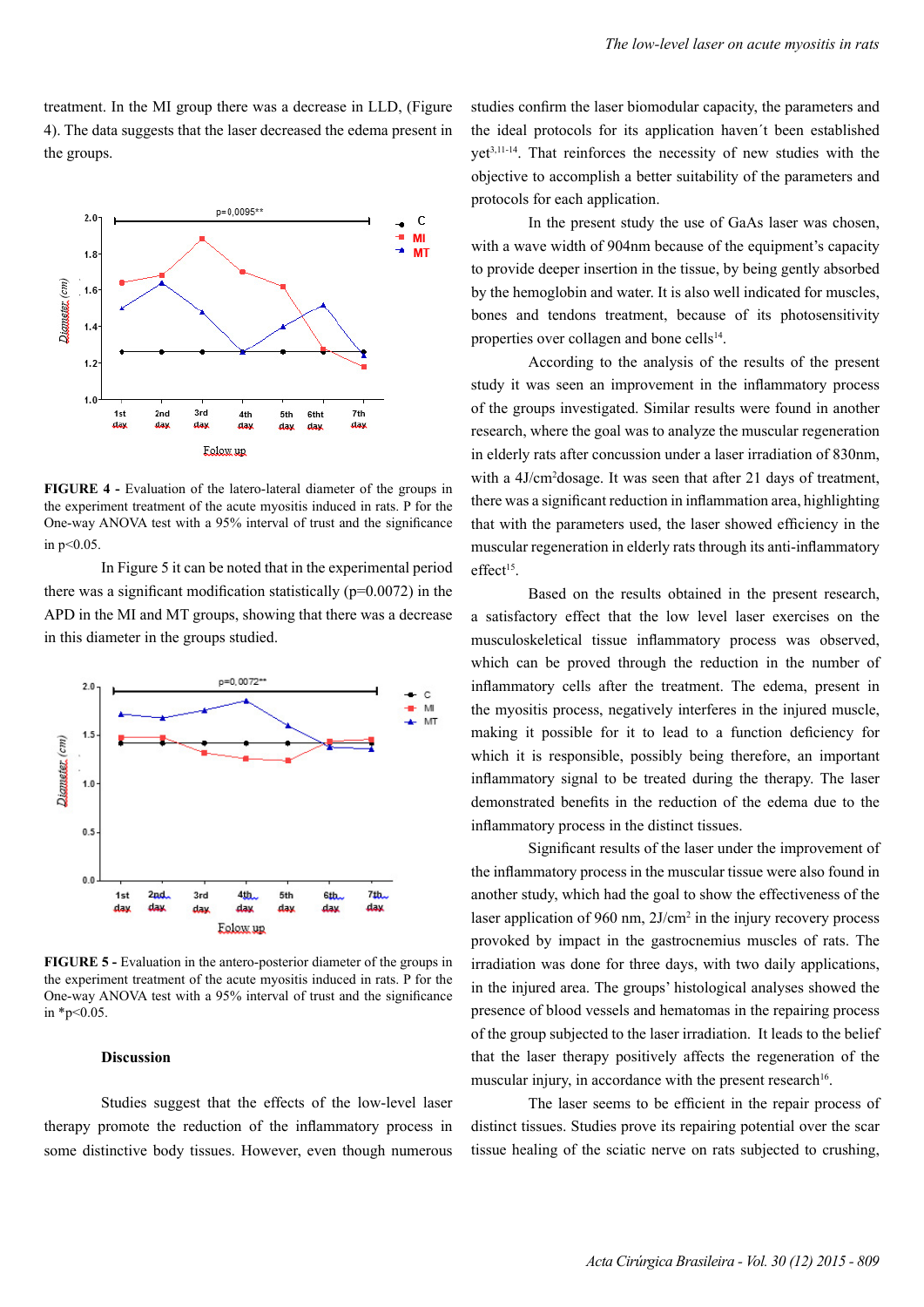with a laser irradiation of 830nm with a 4 J/cm<sup>2</sup> dosage for seven and 14 days. With results analyses it was possible to observe the significant statics difference compared to the groups under the treatment which showed a bigger quantity of fibroblasts and fewer quantity of inflammatory infiltrate<sup>13</sup>.

Studies prove the beneficial effects of the laser over the regeneration of the muscular tissue. A comparative analyses was done between two dosages of the Helium-Neon laser (HeNE) (5 and 10J/cm2 ). The irradiations were done on the tibial muscle of injured rats. It was observed that in the experimental groups subjected to the laser treatment there was an increase of the mitochondrial activity, the fibroblasts and macrophages activities and the angiogenesis of animals' anterior tibial muscle, favoring the repairing of it $17$ .

Another study also showed a qualitative improvement in the groups irradiated with the laser, benefiting the tissue regeneration. It was done with the objective to evaluate the action of the 670 nm laser in the process of repairing muscular tissue in the rats after gastrocnemius muscle contusion. The treatment was done in the  $1^{st}$  to the  $4^{th}$  day with a dose  $3J/cm^2$ , using a punctual technique. In the groups irradiated with the laser a tissue better organized structurally was observed, with a greater quantity of integrated muscular cells, less fragmented fibers and less noticeable signs of intercellular edema in relation to the nonirradiated muscles<sup>18</sup>.

A study was done with the intention of analyzing the effects of the low-level laser in the manifestation of collagen after muscular lesion. The animals were submitted to a daily irradiation of 05 J/cm² with Gallium/Aluminium/Arsenide (GaAlAs) and GaAs lasers and, in different sacrifice periods (seven and 14 days). The data pointed that the dosage of 05 J/cm² of the laser GaAs 904 nm promoted a better disposition of collagen fibers after 14 day treatment, suggesting that therapy would be effective in synthesis of collagen<sup>3</sup>, which suggests that the GaAs is effective in the regeneration of the muscular tissue.

The data that refers to the reduction of edema agrees with another study, in which the goal was to evaluate the use low-level laser over the pain and edema of calcaneus tendon of rats subjected to the experimental trauma, where the irradiation was applied with the 670 nm laser and the dosages of  $2J/cm^2$ ,  $4J/cm^2$  e  $8J/cm^2$ . The results evidenced that there was a formation of edema in all of the groups after the lesion and for the treated groups there was a reduction of edema, showing that the low-level laser treatment brought a reduction of edema in the animals with tendon trauma<sup>19</sup>.

The low level laser therapy is a painless method, non invasive, at a low cost and practically without side effects. Its biomodular action in the tissues allows a faster tissue recovery; with effective pain relief action.

#### **Conclusions**

The low-lever laser therapy seems to be effective in inflammatory process. The tissual repair in rats was achieved through the reduction of the inflammatory cells with the increase of the fibroblasts and the significant reduction of edema.

### **References**

- 1. Alfredo PP, Anaruma CA, Pião ACS, João SMA, Casarotto RA. Análise qualitativa dos efeitos da sonoforese com Arnica Montana sobre o processo inflamatório agudo do músculo esquelético de ratos. Fisioter Pesqui. 2008;15(3):273-9. doi: 10.1590/S1809- 29502008000300010.
- 2. Bandeira F, Neves EB, Moura MAM, Nohama P. A termografia no apoio ao diagnóstico de lesão muscular no esporte. Rev Bras Med Esporte. 2014;20(1):59-64. doi: 10.1590/S1517- 86922014000100012.
- 3. Moreira FF, Oliveira ELP, Barbosa FS, Silva JG. Laserterapia de baixa intensidade na expressão de colágeno após lesão muscular cirúrgica. Fisioter Pesqui. 2011;18(1):37-42.
- 4. Bertolini GRF, Matos CMP, Artifon EL, Ferrari D, Vituri RF. Avaliação funcional da nocicepção do joelho de ratos tratada com laser de baixa potência e natação. Rev Bras Med Esporte. 2011;17(1):45-8. doi: 10.1590/S1517-86922011000100009.
- 5. Pelegrini S, Venancio RC, Liebano RE. Efeitos local e sistêmico do laser de baixa potência no limiar de dor por pressão em indivíduos saudáveis. Fisioter Pesqui. 2012;19(4):345-50. doi: 10.1590/S1809- 29502012000400009.
- 6. Leal CT, Bezerra AL, Lemos A. A efetividade do laser de HeNe 632,8 nm no reestabelecimento da integridade dos tecidos cutâneos em animais experimentais: revisão sistemática. Fisioter Pesqui. 2012;19(3):290-6. doi: 10.1590/S1809-29502012000300016.
- 7. Júnior MDJM, Arisawa EÂL, Martin AA, de Carvalho JP, da Silva JMN, Silva JF, Silveira Jr L. Effects of low-power LED and therapeutic ultrasound in the tissue healing and inflammation in a tendinitis experimental model in rats. Lasers Med Sci. 2014 Jan;29(1):301-11. doi: 10.1007/s10103-013-1327-0.
- 8. Borato E, Junqueira JJ, Ciena AP, Bertolini GRF. Avaliação imediata da dor e edema em lesão muscular induzida por formalina e tratada com laser 808 nm. Rev Bras Med Esporte. 2008;14(5):446-9. doi: 10.1590/S1517-86922008000500009.
- 9. Neves SMV, Nicolau RA, Filho MLM; Veloso AM. Digital photogrammetry and histomorphometric assessment of the effect of non-coherent light (light-emitting diode) therapy  $(\lambda 640 \pm 20 \text{ nm})$  on the repair of third-degree burns in rats. Lasers Med Sci. 29**(**1**)**:203-12. doi: 10.1007/s10103-013-1312-7.
- 10. Brito MVH, Figueiredo RC, Tavares MLC, Silveira TS, Catanhede G. Efeito dos óleos de andiroba e copaíba na miosite induzida em ratos. Rev Para Med. 2006;20(2):17-24.
- 11. Oliveira RDA, Matos AF, Barros NRB, Fernandes GA, Lima ACG, Nicolau RA. Low-intensity laser therapy and led (light emitting diode) therapy in mechanical resistance of Rattus norvegicus chest incision with implant of steel wire for sternal suture. Rev Bras Eng Biomed. 2013 Jun;29(2):166-74. doi: 10.4322/rbeb.2013.016.
- 12. Júnior AMR, Oliveir RG, Farias RE, Andrade LCF, Arestrup FM.